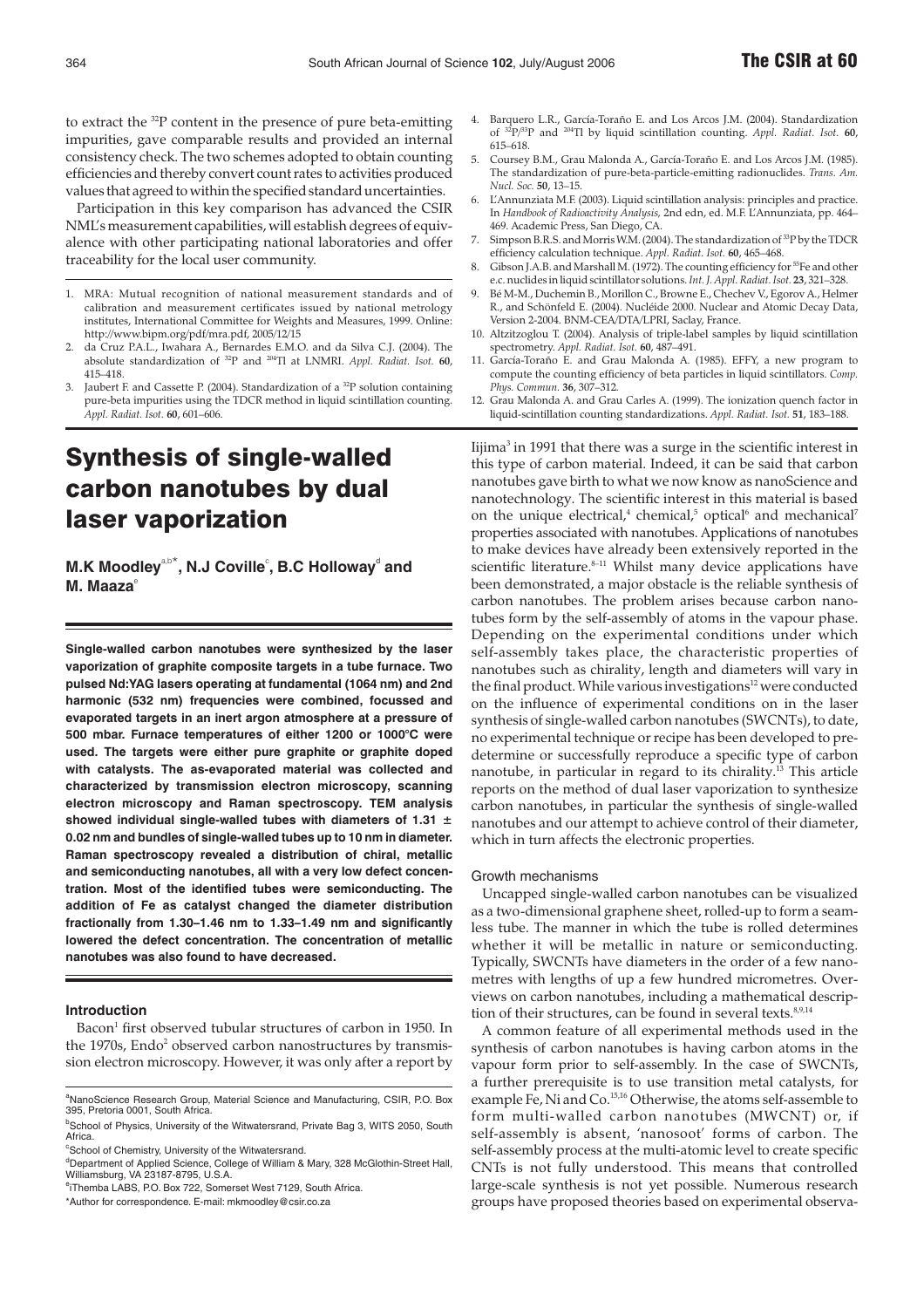tions and computational modelling.<sup>17</sup> However, each has its advantages and disadvantages. This suggests that there could be more than one mechanism involved in the self-assembly process. These accounts can be found elsewhere.<sup>8,9</sup>

### Dual laser synthesis of SWCNTs

The use of a pulsed infrared laser to synthesize fullerenes and later tubular fullerenes was originally investigated by Smalley's research group.15,16 The laser was chosen as the power source as the energy directed on the target in a very short time, in the order of nanoseconds, is very intense. This was sufficient to create a plasma of carbon vapour in the vicinity of the irradiated target. The temperature of the plasma is in the region of 10 000°C. As the plasma plume expands, it cools down. It is at this stage that the carbon atoms coalesce to form nanotubes. Another important aspect of using lasers is the repeatability and control of laser parameters, which ensures that the experimental conditions are kept constant for reliable synthesis of nanotubes. In Smalley's work,<sup>15,16</sup> a graphite target doped with a few per cent of transition metals yielded SWCNTs in the product. The addition of a second laser, made co-linear with the first, raised the yield of the tubes. The use of two lasers increased the concentration of vaporized carbon atoms in the plasma plume.<sup>18</sup> This was achieved by delaying the arrival of the pulsed Nd:YAG laser light at 1064 nm at the target by a few tens of nanoseconds with respect to the first laser pulse at 532 nm, which is primarily responsible for vaporizing sub-micrometre layers of the composite target. At this instant, plasma is generated very near to the target surface. The plasma shields the target from the second pulse. The interaction of the latter with the plasma plume creates reverse Bremsstrahlung, that is, the charged particles within the initial plasma absorb laser photons of the second pulse. In the process, the plasma intensity increases rapidly, creating more ionized carbon atoms that subsequently coalesce.

#### **Experimental details**

Figure 1 is a schematic illustration of the experimental set-up to synthesize SWCNTs. It is similar to that used at Rice University<sup>16</sup> and elsewhere.<sup>19,20</sup> Two pulsed Nd:YAG beams are made co-linear, combined and directed towards a graphite composite target located in a tube furnace. The one was a Continuum Surelite SL-10 operating at  $\lambda = 532$  nm with a maximum energy of 70 mJ per pulse; the second laser was a Spectra Physics GCR 130 operating at  $\lambda = 1064$  nm and energy of 330 mJ per pulse. Both operated at a 10-Hz repetition rate and with pulse widths between 8–12 ns. Both lasers were focussed to a diameter of approximately 3 mm on the target. The 1064-nm laser had a fluence at the target of 4.6 J cm<sup>-2</sup>; that of the other laser was  $1$  J cm<sup>-2</sup>, because of its limited available energy of the latter. To prevent pitting of the target by focusing the 532-nm laser beam any further and thereby increasing particulate formation, the trade-off was to operate it with a smaller beam intensity. The target was raster scanned for uniform evaporation.

#### Target preparation and operation

The targets were pressed from a paste containing ultra-fine 99.9% graphite powder, transition metal nitrates and Dylon®. The targets were vacuum baked for 4 hours and then out-gassed in an inert environment for several hours at operating temperatures before the start of the experiments, to remove volatiles. Table 1 shows the composition of targets used in the experiments. The 25-mm-diameter targets were located at the centre of a vacuum-sealed, 60-mm-diameter, 1500-mm-long quartz tube.



**Fig. 1**. A schematic illustration of the laser vaporization experimental set-up to synthesize SWCNTs. Beams from two pulsed lasers, operating at fundamental and first harmonic frequencies, respectively, were combined by mirrors M1–M2. The beams enter a sealed quartz tube (1). The flow and pressure of argon gas is electronically controlled by MKS instrumentation. The gas flow is confined to the inner quartz tube (2) before it reaches a graphite composite target (4) located centrally in a high-temperature furnace. A carbon plasma plume (3) is generated when the M3 mirror rasters the target (4). The vaporized targetmaterial condenses at the rear (5) of the furnace, where it is cooled by a water-cooled copper collector (6).

The target was screwed onto a stainless steel push rod, which extended out of the furnace, for easy placement in the furnace. The front end of the quartz tube was fitted with an antireflection coated laser window and inlet gas connections. A second quartz tube, 19 mm in diameter, was fitted concentrically within the larger quartz tube. The smaller tube extended from the entrance window to just before the target. The tube provided a laminar flow of argon gas towards the target in the same direction of the laser beams. The argon acted as a buffer by slowing the outwardly expanding carbon plasma plume. This slowing down of the plume facilitates self-assembly of the carbon atoms into SWCNTs.<sup>19</sup> The gas also carries the nanotubes towards the back of the furnace. A water-cooled copper collector was fitted at the rear of the quartz tube for sample collection. During operation, a constant flow of Ar gas at  $200 \text{ cm}^3 \text{ min}^{-1}$ , at a pressure of 500 mbar was maintained by a MKS flow and pressure controller. The target was out-gassed at operating temperatures. Initial experiments were conducted at 1200°C (target T2) and the remainder of the experiments (targets T1, T3 and T4) were carried out at 1000°C for we considered that at 1200℃ the defect concentration would be high in the synthesized material. Each target was evaporated for between 4 and 5 hours. The as-evaporated material that was deposited in the relatively cool surfaces at the end of the quartz tube, was collected and characterized by transition electron microscopy (TEM), scanning electron microscopy (SEM) and Raman spectroscopy (RS).

## **Table 1**. Target composition.

| Composition (%)                         | Temperature (°C) |
|-----------------------------------------|------------------|
| C(100)                                  | 1000             |
| $C(98.8)$ : Ni $(0.6)$ : Co $(0.6)$     | 1200             |
| $C(98)$ : Ni $(1)$ : Co $(1)$           | 1000             |
| C (98): Fe (0.67): Ni (0.67): Co (0.67) | 1000             |
|                                         |                  |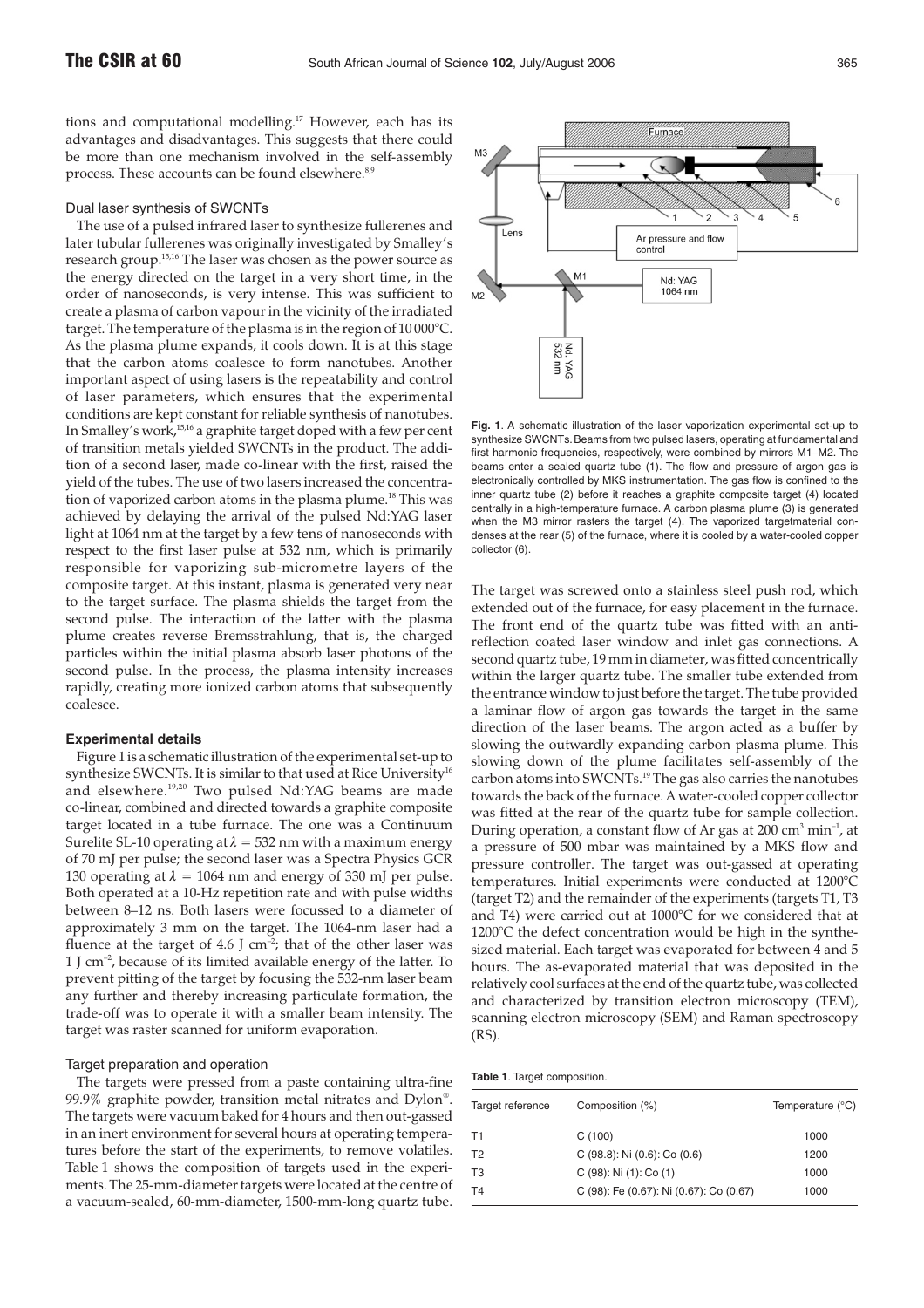

**Fig. 2**. SEM image of as-evaporated material from catalyst-free target T1. Only spherical carbon 'nanosoot' is evident, indicating the importance of catalysts if nanotubes are to be synthesized.



**Fig. 4**. SEM image of material obtained from target T4, resembling that in Fig. 3. **Fig. 5**. TEM image of an individual SWCNT obtained by vaporising target T2. The

## **Results and discussion**

Figure 2 is an SEM image of material evaporated from a catalyst-free target. Nanospheres of carbon soot are abundant in the image and there is no evidence of SWCNTs. SEM images of as-evaporated samples from targets T3 (Fig. 3) and T4 (Fig. 4) show individual and bundles of SWCNTs. The product resembles 'spaghetti'. Dispersed with the bundles are nanospheres of carbon soot. The diameter of these particles was in the range 10–25 nm.

Figure 5 shows a TEM image of an isolated SWCNT of diameter 1.3 nm, synthesized from target T2. Structural defects are visible along the tube length, indicating malformation during self-assembly of carbon atoms. Figure 6 shows another TEM image of as-evaporated material from T2. Here, a bundle of SWCNTs clumped together by van der Waals forces can be seen. As in Fig. 7, most TEM images showed SWCNTs appearing as bundles up to 10 nm in diameter. The darker spots are the transition metal catalysts. Close observation shows that the nanotubes appear to nucleate at these sites. The maximum size of the nanotube bundles appears to be close to the diameter of the catalyst particles. Further investigation by means high-resolution TEM is needed to investigate the metal catalyst–nanotube bundle interface.

Raman spectroscopy has become the most widely used technique to characterize CNTs because of its ability to provide



**Fig. 3**. SEM image of as-evaporated material from target T3, showing a combination of soot, bundles and individual nanotubes. Bundles dominate because of the strong van der Waals forces between the tubular walls of SWCNTs.



arrows point to defects along the tube walls. Tube diameter is 1.3 nm. Scale bar: 3 nm.



**Fig. 6**. TEM image of as-evaporated material showing 6 or 7 SWCNTs bundled together.The arrow points to the region of initial nucleation.These sites are metallic catalysts, which are important in the formation of single-walled tubes.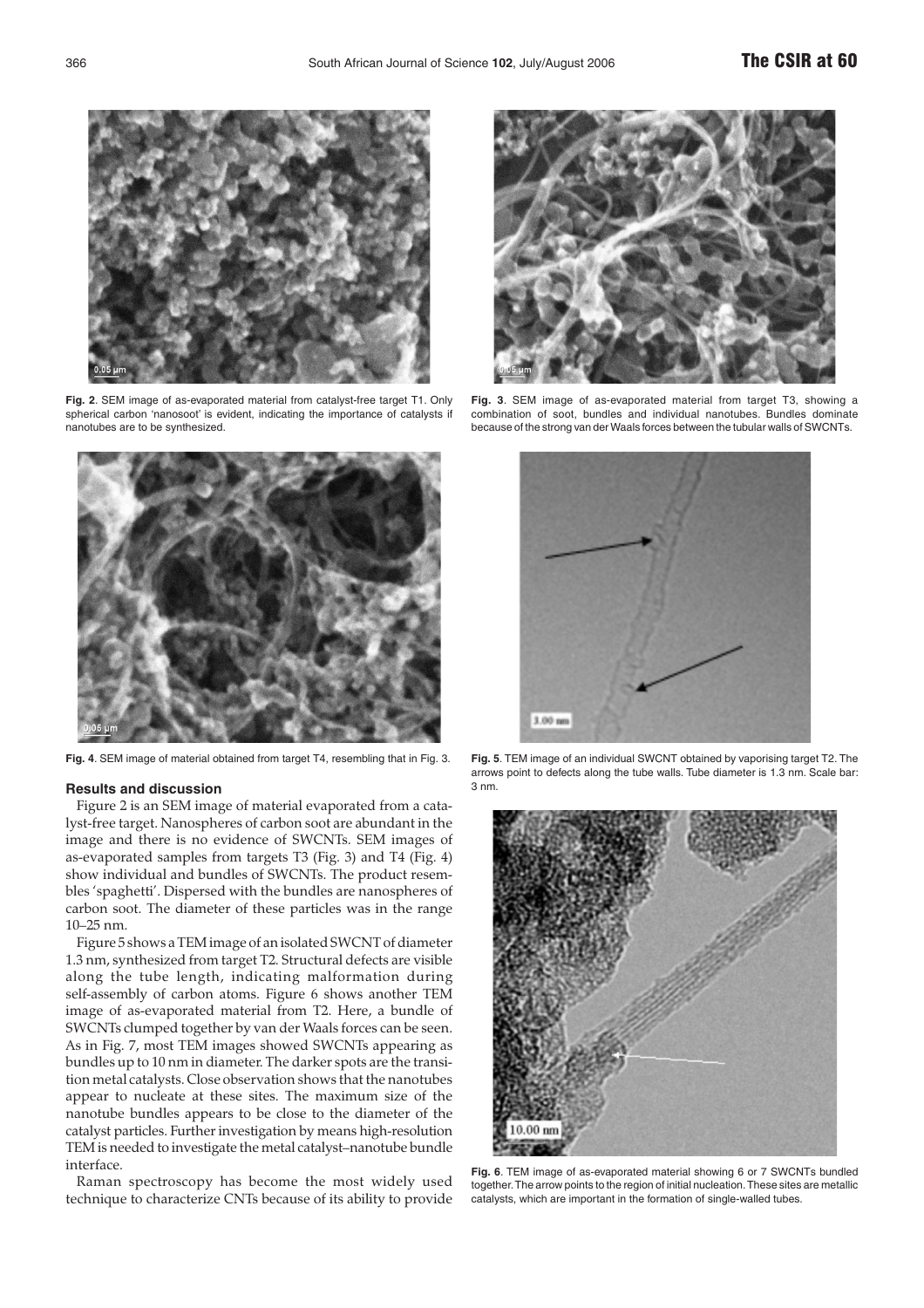

**Fig. 7**. TEM image of as-evaporated material from target T3. The arrows indicate bundles of SWCNTs up to 10 nm in diameter. The darker regions are metal catalysts.

information on electronic and structural properties. The three most important spectral features of Raman spectra of SWCNTs are:<sup>8</sup> (a) the radial breathing mode frequency,  $\omega_{\text{pRM}}$  in the region of 100–300 cm<sup>-1</sup>; (b) the disordered D-band around 1350 cm<sup>-1</sup>; and (c) the G-band in-plane bond stretching modes between 1500–1600 cm $^{-1}$ .

An empirically determined, approximate relationship between  $\omega_{\text{RBM}}$  and the SWCNT diameter (in nm) is given by the formula<sup>21,22</sup>

$$
d = \frac{223.5}{\omega_{\text{PBM}} - 12.5 \text{ cm}^{-1}}.
$$

The relatively quick time to record a Raman spectrum (5 minutes) at a laser focus spot means that a statistical analysis of a large sample area can be performed to determine the homogeneity of the material. This is particularly useful for determining the distribution of CNTs according to chirality, diameter, defects, and class types. For the Raman measurements, a slightly defocussed  $\lambda = 514.5$  nm laser beam (green) was directed onto the sample, which was placed on a microscope glass slide. The laser power at the focal spot was 1.25 mW. Defocusing avoided localized burning or heating of the sample. Raman analysis of material obtained from T1 showed no spectral features and was ignored. Such a spectrum indicates that the material was amorphous, since no phonon resonance, typical of an ordered bounded structure, was detected. Figure 8 shows a Raman spectrum of T3 material taken at two different spots. This is a typical spectrum of individual and bundles of SWCNTs. The three main regions of the spectrum can be clearly identified.

Using Equation (1), analysis of  $\omega_{\text{RBM}}$  modes at around 183 cm<sup>-1</sup> indicated tube diameters of  $1.31 \pm 0.02$  nm. The D-band situated at 1350 cm–1 is representative of defects within *sp*<sup>2</sup> hybridized C–C bonds. A broad and low-intensity peak indicates a small concentration of defects within the tubular structures. At the G-band between 1500 and1600 cm–1, two spectral features stand out, the lower G frequency (G<sup>-</sup>) and upper G frequency (G<sup>+</sup>). The relative shape and intensity difference between the G– and G+ peaks depend on whether the tubes are metallic or semiconducting. The strong intensities at  $1561$  and  $1585$  cm<sup>-1</sup>, which can be fitted by Lorentzian distribution, indicate the presence of semi-



**Fig. 8**. Raman spectra corresponding to two different spots on target T3. The left-hand spectrum is a signature for SWCNTs. It reflects the radial breathing mode (RBM), where the tubes flex about their central axis and strongly correlates with their diameter. The width of this peak indicates the distribution of diameters of single-walled tubes. The right-hand spectrum describes the tangential features of the tube including whether it is metallic or semiconducting in nature.

conducting SWCNTs.<sup>23</sup> A slight broadening on the shoulder of the  $G^-$  peak at approximately 1511  $cm^{-1}$  is evident at both sample spots. The line shape in this region is asymmetrical and typical of metallic tubes. Comparing the relative line intensities of the two regions of interest in the G band, identified above, we conclude that most of the sample material consisted of semiconducting nanotubes.

Figures 9a and 9b are Raman spectra showing the effect of a three-catalyst target (T4) compared with a two-catalyst combination (T3) on the production of nanotubes. It is clear from the spectra for T4 (Fig. 9a) that there is a larger distribution of larger diameter, and higher concentration, of SWCNTs than in the spectra of T3 as seen on the top trace (triangles) of the plot at peak positions (a)–(d), where the diameters vary from 1.33–1.49 nm, whereas for T3 this variation was from 1.31–1.46 nm. Second, the spectra for T4 (Fig. 9b), bottom trace (triangles) showed a lower intensity peak in regions (e)–(h). This implies: (a) a significant decrease in the defect concentration at the D-band (e); (b) a drop in the concentration of metallic tubes as shown in region (f); and (c) a higher concentration of semiconducting nanotubes as shown in the  $G^-$  and  $G^+$  regions. These observations mean that the addition of Fe as a catalyst changed the SWCNTs' diameter distribution, reduced their defect concentration and also promoted the self-assembly of semiconductor nanotubes over metallic nanotubes. These results are similar, but not identical, to those of other researchers $24,25$  as the concentration of the Fe with respect to Co and Ni was different from those reported in refs 24 and 25. In the work of Lebedkin *et al.,*<sup>24</sup> the third catalyst was in the form of FeS and the atmosphere was a combination of hydrogen and argon. In their work, diameters up to 5.6 nm were observed. These relatively large diameters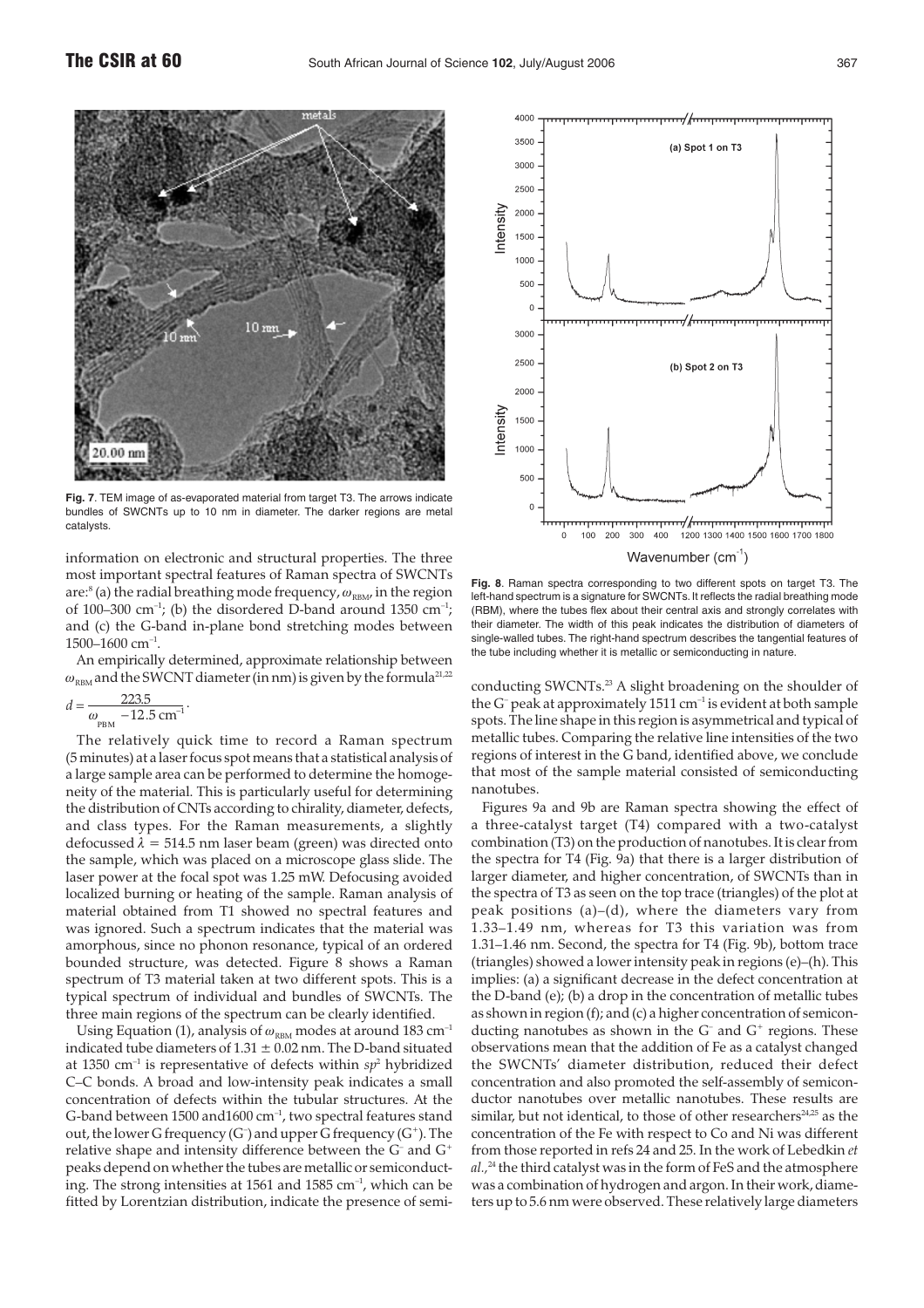

**Fig. 9**.(**a**) Effect of adding Fe (top trace, triangles, target T4) as the third catalyst on the RBM frequencies. A shift towards the left of the RBM and a distinct broadening is observed.Clear peaks on the left shoulder are also distinguishable.This points to larger-diameter SWCNTs and a higher abundance at these diameters. (**b**) The effect of Fe (bottom trace, triangles, target T4) on the D-band and G-bands shows a drop in intensity in the D-band at 1350  $cm^{-1}$  is an indication of reduced disorder in the nanotubes. Reduced intensity on the shoulder at approximately 1525 cm<sup>-1</sup>

appear to be related to the presence of S and H, as such large SWCNTs were not observed in our samples. This was also the view of Iijima *et al.*,<sup>25</sup> whose target composition of C:Ni:Co:Fe was similar to but not the same as target T4, which had more than twice the metal concentration for each of Fe, Ni and Co. Several factors ascribed to causing the increase in diameters are listed in ref. 25. The two main factors are the increase in the lattice constant of Fe–Ni–Co complexes and a rise in the aggregation rate of the metal cluster. Further studies are needed to confirm these proposed explanations.

## **Conclusion**

Individual and bundles of single-walled carbon nanotubes were identified in TEM and SEM images. Catalysts were found to be necessary to synthesize the nanotubes. The presence of SWCNTs was verified by Raman spectroscopy. The addition of a third metal catalyst to the target changed the diameter distribution, reduced the defect concentration and also favoured the selfassembly of semiconductor nanotubes. Although limited control

of the nanotubes' diameter was achieved, it is clear that the use and role of multiple catalysts needs further study to achieve the ultimate objective of the controlled synthesis of SWCNTs.

We thank R. Erasmus of the School of Physics and Mike Witcomb of the Microscopy Unit, University of the Witwatersrand, for the Raman spectra and TEM analysis, respectively, and Chris van der Merwe of the Microscopy Unit, University of Pretoria, for the SEM images. We also acknowledge the support of the CSIR National Laser Centre.

- 1. Carbon Nanotechnologies, Inc. Carbon nanotubes History and development of carbon nanotubes (Buckytubes). Online: http://www.a*zonano.com. details.asp?ArticleID=982.*
- 2. Endo M. (1975). *Mecanisme de croissance en phase vapeur de fibres de carbon.* Ph.D. thesis, University of Orleans, Orleans, France.
- 3. Ijima S. (1991). Helical microtubules of graphitic carbon. *Nature* **354**, 56–58.
- 4. Saito R., Fujita M., Dresselhaus G. and Dresselhaus M.S. (1992). Electronic structure of graphene tubules based C<sub>60</sub>. *Phys. Rev B*. 46, 1804-1811.
- 5. Ajayan P.M, Stephan O., Colliex C. and Trauth D. (1994). Aligned carbon nanotube arrays formed by cutting a polymer resin-nanotube composite. *Science* **265**, 1212–1214.
- 6. Vivien L., Lancon P., Riehl D., Hache F. and Anglaret E. (2002). Carbon nanotubes for optical limiting. *Carbon* **40**(10), 1789–1797.
- 7. Lu J.P. (1997). Elastic properties of carbon nanotubes and nanoropes. *Phys. Rev. Lett.* **79**(7), 1297–1300.
- 8. Harris P.J.F. (1999). *Carbon Nanotubes and Related Structures.* Cambridge University Press, Cambridge.
- 9. Dresselhaus M.S., Dresselhaus G. and Avouris Ph. (eds) (2000). *Carbon Nanotubes: Synthesis, Structure, Properties, and Applications.* Springer-Verlag, Berlin.
- 10. Sinott S.B. and Andrews R. (2001). Carbon nanotubes: synthesis, properties, and applications. *Crit. Rev. Sol. Stat. Mat. Sci.* **26**(3), 145–249.
- 11. Ijima S. (2002). Carbon nanotubes: past, present and future.*Physica B***323**, 1–5.
- 12. Arepalli S., Holmes W.A., Nikolaev P., Hadjiev V.G. and Scott C.D. (2004). A parametric study of single-wall carbon nanotube growth by laser ablation. *J. Nanosci. Nanotech.* **4**, 762–773.
- 13. Reich S., Li J., Robertson J. (2006). Control the chirality of carbon nanotubes by epitaxial growth. *Chem. Phys. Lett.* **421**, 469–472.
- 14. Rao C.N.R. and Govindaraj A. (2005). *Nanotubes and Nanowires.*RSC Publishing, Cambridge.
- 15. Guo T., Nikolaev P., Rinzler A.G., Tomanek D., Colbert D.T. and Smalley R.E. (1995). Self-assembly of tubular fullerenes. *J. Phys. Chem.* **99**, 10694–10697.
- 16. Thess A., Lee R., Nikolaev P., Dai H., Petit P., Robert J., Xu C., Lee Y.H. Kim S.G., Rinzler A.G., Colbert D.T., Scuseria G.E., Tomanek D., Fischer J.E. and Smalley R.E. (1996). Crystalline ropes of metallic carbon nanotubes. *Science* **273**, 483–487.
- 17. Charlier J.C and Iijima S. (2000). Growth mechanisms of carbon nanotubes. In *Carbon Nanotubes: Synthesis, Structure, Properties, and Applications,* (eds) M.S. Dresselhaus, G. Dresselhaus and Ph. Avouris, pp. 55–80. Springer-Verlag, Berlin.
- 18. Witanachchi S., Miyawa A.M. and Mukherjee P. (2000). Highly ionized carbon plasma generation by dual laser ablation for diamond-like carbon film growth. *Mat. Res. Soc. Symp.* **617**, J3.6–1–J3.6–6.
- 19. Arepalli S., Nikolaev P. Holmes W. and Scott C.D. (1999). Diagnostics of laser-produced plume under carbon nanotube growth conditions. *Appl. Phys. A* **69**, 1–9.
- 20. Puretzky A.A., Geohegan D.B., Fan X. and Penycook S.J. (2000). Dynamics of single-wall carbon nanotube synthesis by laser vaporizarion. *Appl. Phys. A* **70**, 153–160.
- 21. Telg H., Maultzsch J., Reich S., Hennrich F. and Thomsen C. (2004). Chirality, distribution and transition energies of carbon nanotubes. *Phys. Rev. Lett.* **93**(17), 177401.1–177404.4.
- 22. Fantini C., Jorio A., Souza M., Strano M.S., Dresselhaus M.S. and Pimenta M.A. (2004). *Phys. Rev. Lett.* **93**(14), 147406.1–147406.4.
- 23. Burghard M. (2005). Electronic and vibrational properties of chemically modified single-wall carbon nanotubes. *Surf. Sci. Rep.* **58**, 1–109.
- 24. Lebedkin S., Schweiss P., Renker B., Malik M., Hennrich F., Neumaier M., Stoermer C., Kappes M.M. (2002). Single-wall carbon nanotubes with diameters approaching 6 nm obtained by laser vaporization. *Carbon* **40**(10), 417–423.
- 25. Zhang M., Yudasaka M. and Iijima S. (2004). Production of large-diameter single-wall carbon nanotubes by adding Fe to a NiCo catalyst in laser ablation. *J. Phys. Chem.* **108**, 12757–12762.